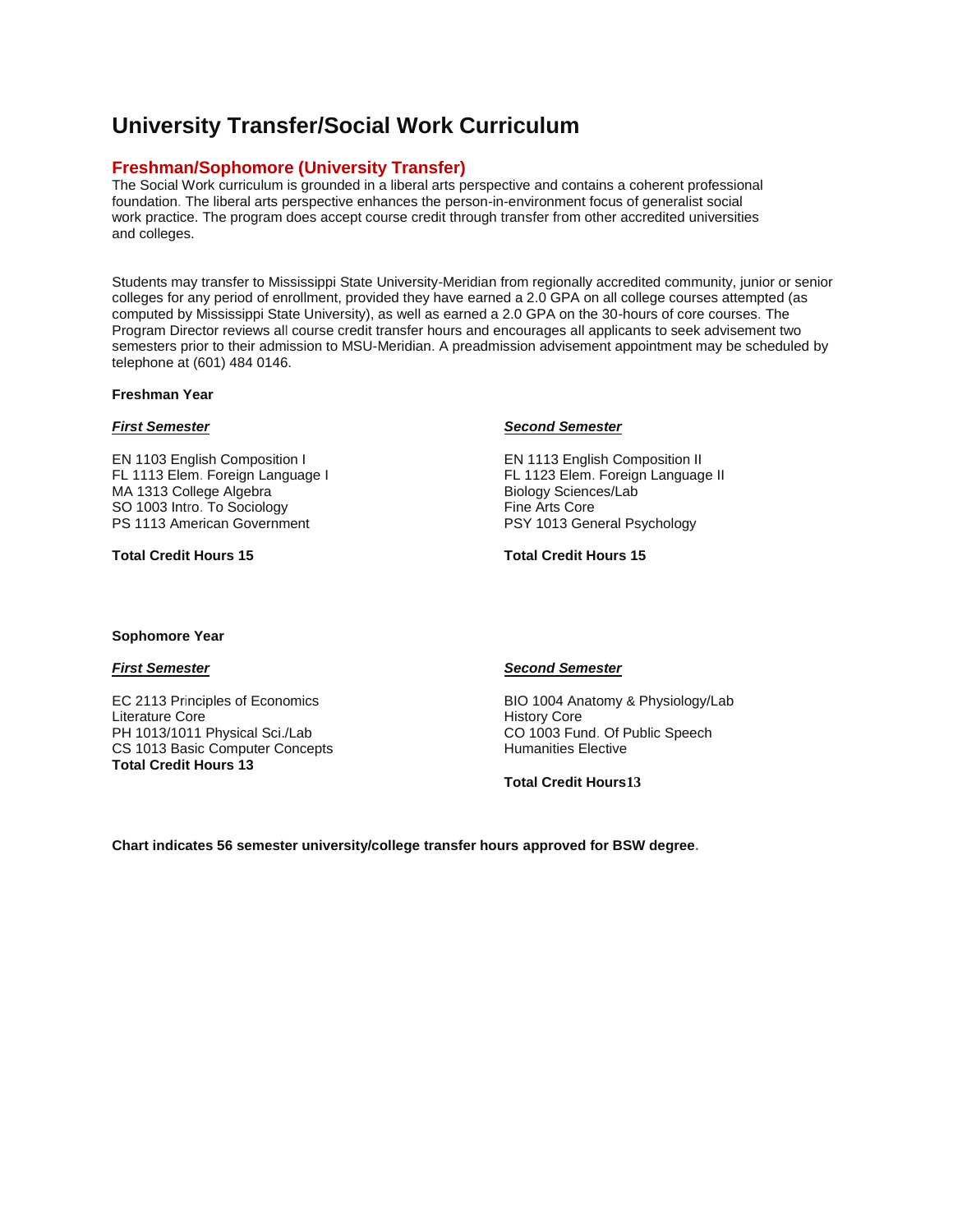# **Junior/Senior (Social Work Curriculum)**

The curriculum for Social Work is progressive and must be completed as scheduled below.

Each student is required to complete the 450-hour field practicum Monday thru Thursday 8 am – 5 pm. *No EXCEPTIONS are made based on prior work experience. Academic credit for life experience and previous work experience shall not be given, in whole or in part, in place of the field practicum or of the courses in the professional foundation areas,* specifically, Social Work Practice I, II, and III. With declaration of the Social Work major, all students are assigned a Social Work faculty advisor.

#### **Junior Year**

#### *Fall Semester*

SW 23131ntro. to Social Work SO 3003 SW with At-risk Populations ST 3113 Intro. to Statistical Inference SW 2303 Social Welfare Policy I SW 3013 Human Behavior in the Social Environment I

#### *Spring Semester*

Philosophy Core SW 2323 Social Welfare Policy II SW 3213 Intro. to Social Research SW 3513 Social Work Practice I SW 3023 Human Behavior in the Social Environment II SW 4613 Child Welfare Services

**Total Credit Hours 18**

# *Summer Semester*

**Total Credit Hours 15**

Social Work Elective 2-Humanities Elective\* (3 hrs. per Course) **Total Credit Hours 9**

### **Senior Year**

## *Fall Semester*

SW 3523 Social Work Practice II SW 3533 Social Work Practice III Anthropology Core SW 4713 Senior Seminar General Elective

**Total Credit Hours 15**

#### *Spring Semester*

SW 4916 Field Practicum/Sem. SW 4926 Field Practicum/Sem.

**Total Credit Hours 12**

**Total Number Credit Hours for BSW Degree: 124\* 3000/4000 level courses approved by advisor.**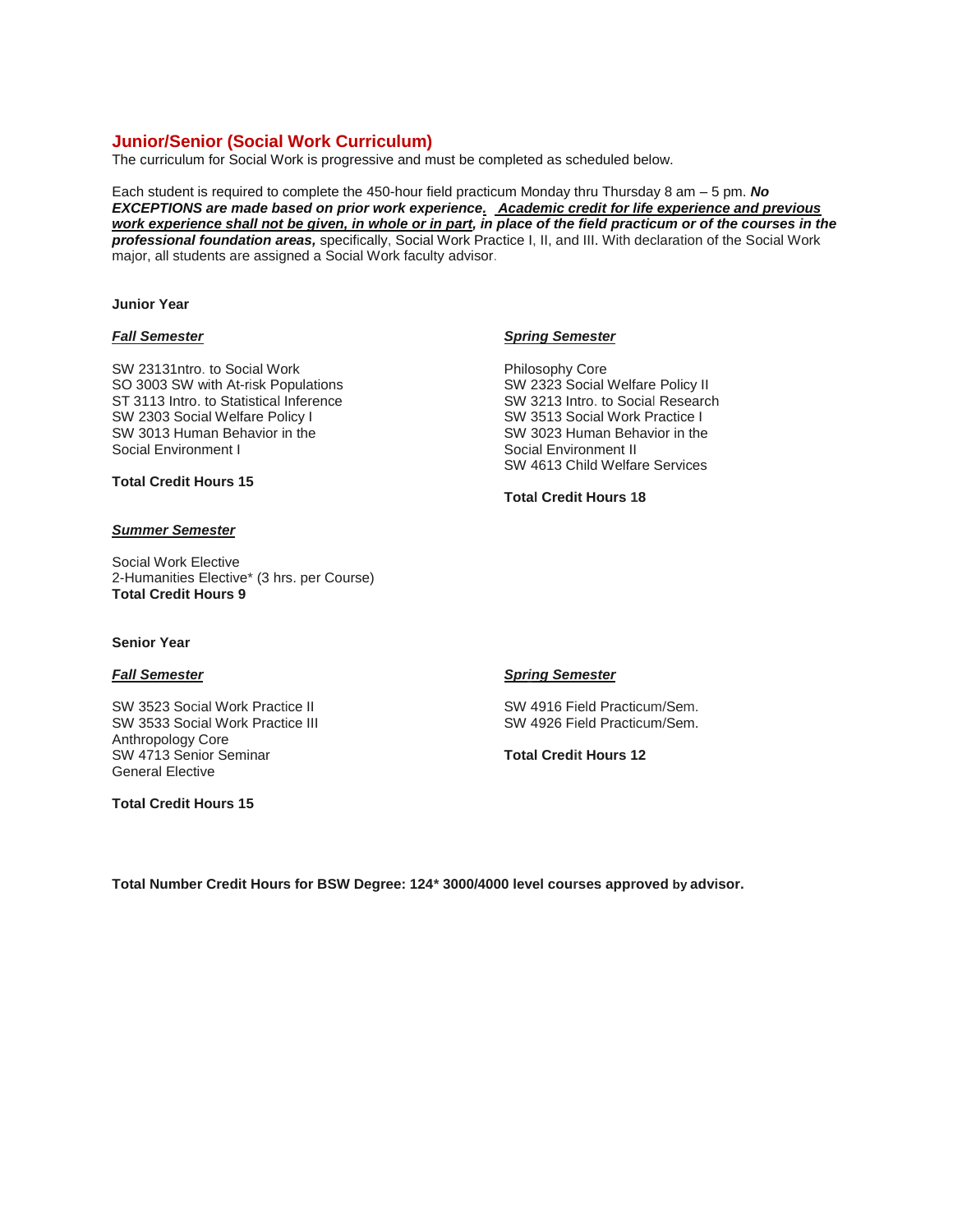# **Courses**

**SW 2303. Social Welfare Policy I**. (3) Three hours lecture. Prerequisite: PS 1113 and EC 2113. In-depth study of the historical and contemporary effects of social work welfare policy on client systems.

**SW 2313. Introduction to Social Work/Social Welfare.** (3) Three hours lecture. A study of professional social work and the historical and philosophical development of social work and social welfare.

**SW 2323. Social Welfare Policy II**. (3) Three hours lecture. Prerequisite: SW 2313 and 2303. The course provides analysis and evaluation of social welfare policies as institutional responses to social problems, social justice, and human needs.

**SW 3003. Social Work At-Risk Populations.** (3) Three hours lecture. Examines the roles and interaction of social workers with vulnerable groups. Includes concepts of racism, sexism, homophobia, oppression, affirmative action, and xenophobia.

**SW 3013. Human Behavior and the Social Environment I. (3) Three hours lecture. Prerequisites: BIO** 1104, SO 1003, and PSY 1013. Examines biological, psychological, social-structural, and cultural aspects of human development from conception through young adulthood from a social systems perspective, emphasizing diversity and oppression

**SW 3023. Human Behavior and the Social Environment II.** (3) Three hours lecture. Prerequisites: PHI 1103, SW 3013. Examines biological, psychological, social-structure, and cultural aspects of human development from middle adulthood to death from a social systems perspective, emphasizing diversity and oppression.

**SW/SO 3213. Research Methods in Social Work.** (3) Three hours lecture. Prerequisites: **MA** 1313, ST 3113, and junior standing. A survey of the general field of research and methodology, including an examination of the various types of research designs, techniques, and procedures.

**SW 3513. Social Work Practice I.** (3) Three hours lecture. Prerequisites: SW 3023. The course emphasizes problem solving methods utilizing communication theories and skills working with individuals, families, groups, and communities in preparation for generalist social work practice.

**SW 3523. Social Work Practice II.** (3) Three hours lecture. Prerequisites: SW 3513. The course focuses on processes involved in engaging client system(s) in data collection, assessment, intervention, evaluation, and termination in preparation for generalist social work practice.

**SW 3533. Social Work Practice III.** (3) Three hours lecture. Prerequisites: SW 3523. The course focuses on processes involved in engaging client systems in problem solving with emphases upon groups and larger systems in generalist social work practice.

**SW 4713 Social Work Senior Seminar.** (3) Three hours lecture. Prerequisite SW 3523. Critical evaluation of current issues in social work practice; examination of career opportunities; and assessment of personal educational preparations of practice.

**SW 4916-4926. (12) Social Work Field Practicum/Seminar I-II.** (12) Prerequisites: SW 3533, SW 4713. The course provides students opportunities to apply generalist social work practice methods by completing a minimum of 450 supervised hours in a social work agency.

# **Social Work Electives**

**SW 4533**. **Substance Abuse and Addictions in Social Work Services**. (3). Role/interaction of social workers with people who use alcohol/drugs (AOD). Concepts of use, abuse, and dependence. Emphasis on the impact of AOD use on families/children.

**SW 4613. Child Welfare Services.** (3) Three hours lecture. Consent of Instructor. Assessment of parental and society's responsibilities in meeting physical, social psychological, and legal needs of children and examining the delivery, policies, systems, and services.